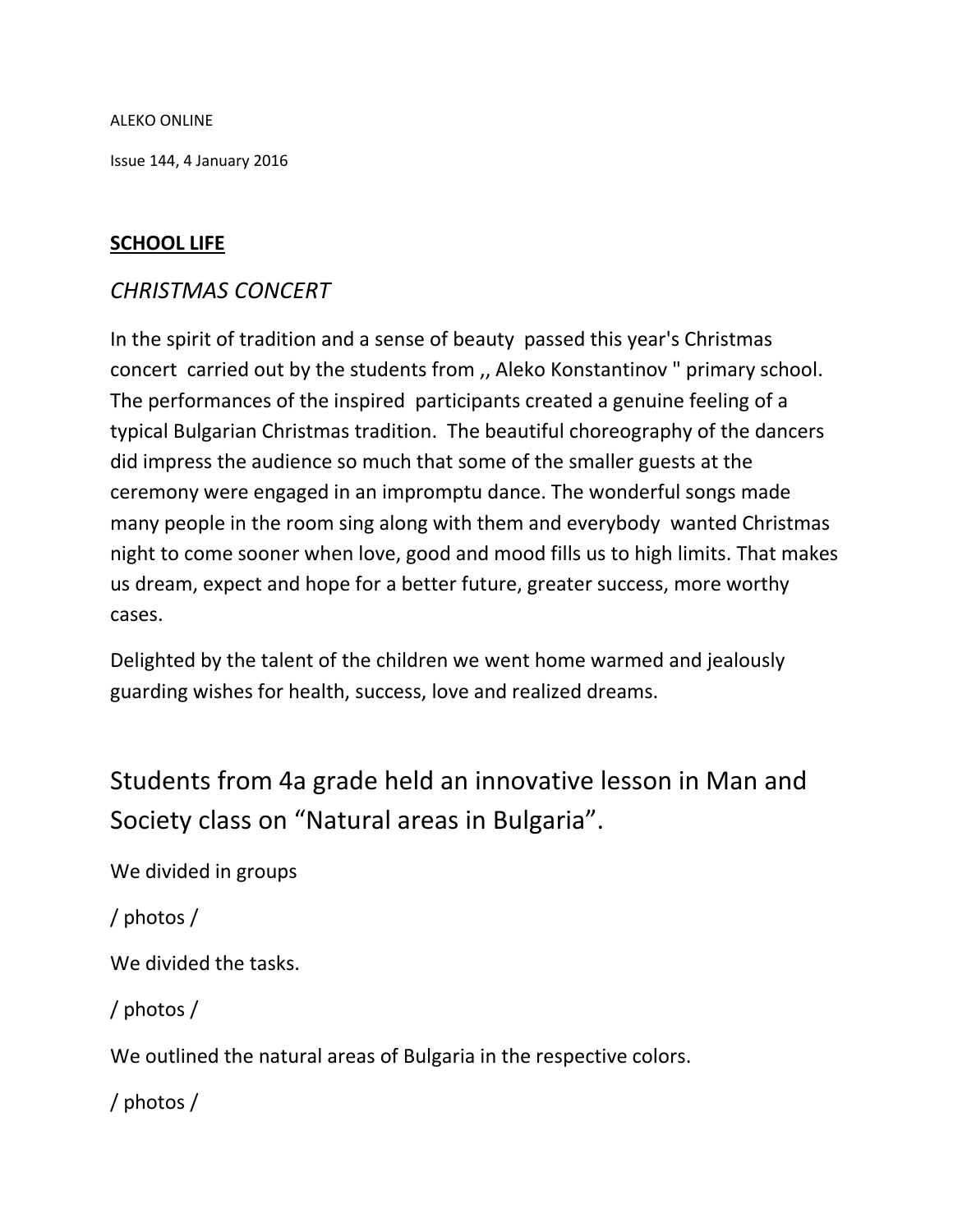Each group discussed and prepared a route of excursion. It had to go through

all natural areas and end at the Black Sea coast

/ photos /

We wrote all the sites through which would pass. We told about what we would see. We conducted a "trip" and had a lot of fun.

/ photos /

 *Maria Miteva, class teacher of 4a grade*

# Minipark

Students from 1b grade worked their projects on "Minipark" in Home and Appliances class. They combined different materials and showed their vision of how to make our city more beautiful.

/photos/

 *Nina Tareva, class teac*her

# In the world of art

*A different Plovdiv*

/photos/

### **SCHOOL FOR PARENTS**

*Instead of punishing*

Punishment hurts. Precisely because it hurts, it is expected to act effectively.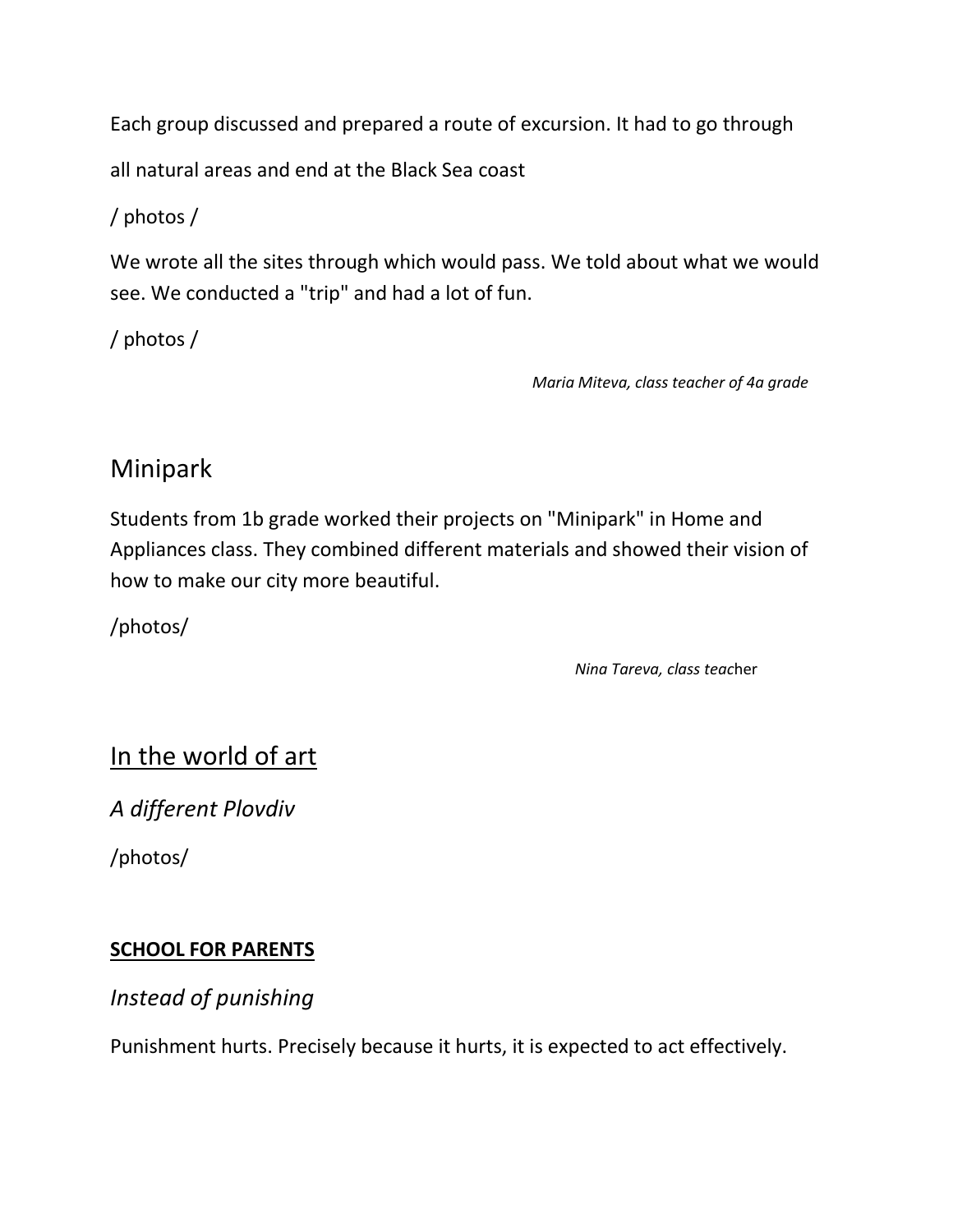We know that does not work, because we have at home an insulted child who avenges us, instead of "correct himself. "

Our children have the same ability to feel pain and offense as adults. They do not have some type of inferior nervous system, nor any disadvantage of feelings to immunize them against parental criticism. Our children feel the same way as us and bloom when they are treated with a respectful and dignified way, just like us.

So the golden rule says: Treat the others (children) in the same way as you want to treat you. It is not difficult to understand the rule. Performance is what could be surprisingly difficult, especially in our role as parents.

However, you might be faithful to the idea that pain is somehow healing. Is it worrying that your child is entertained too much while vacuum cleaning the dust which he has spilled intentionally from the pot? Do you feel that you actually want him to be upset or maybe you think if he enjoys cleaning, it is a kind of reward for his bad behavior?

We should completely get rid of such thoughts

As a beginning, do not stop to repeat: "Children who feel good, behave; Children who feel bad, misbehave. "

Here is my short list of things you should stop doing:

#### **Do not use phrases that hurt:**

"But what's wrong?"

"Do you understand that you make me mad?"

"I've had enough of you and you do not stop. Just stop! "

"He's a little monster"

"Certainly you know how to fake it!"

"Why do I do experiments at all?"

"Get smart!"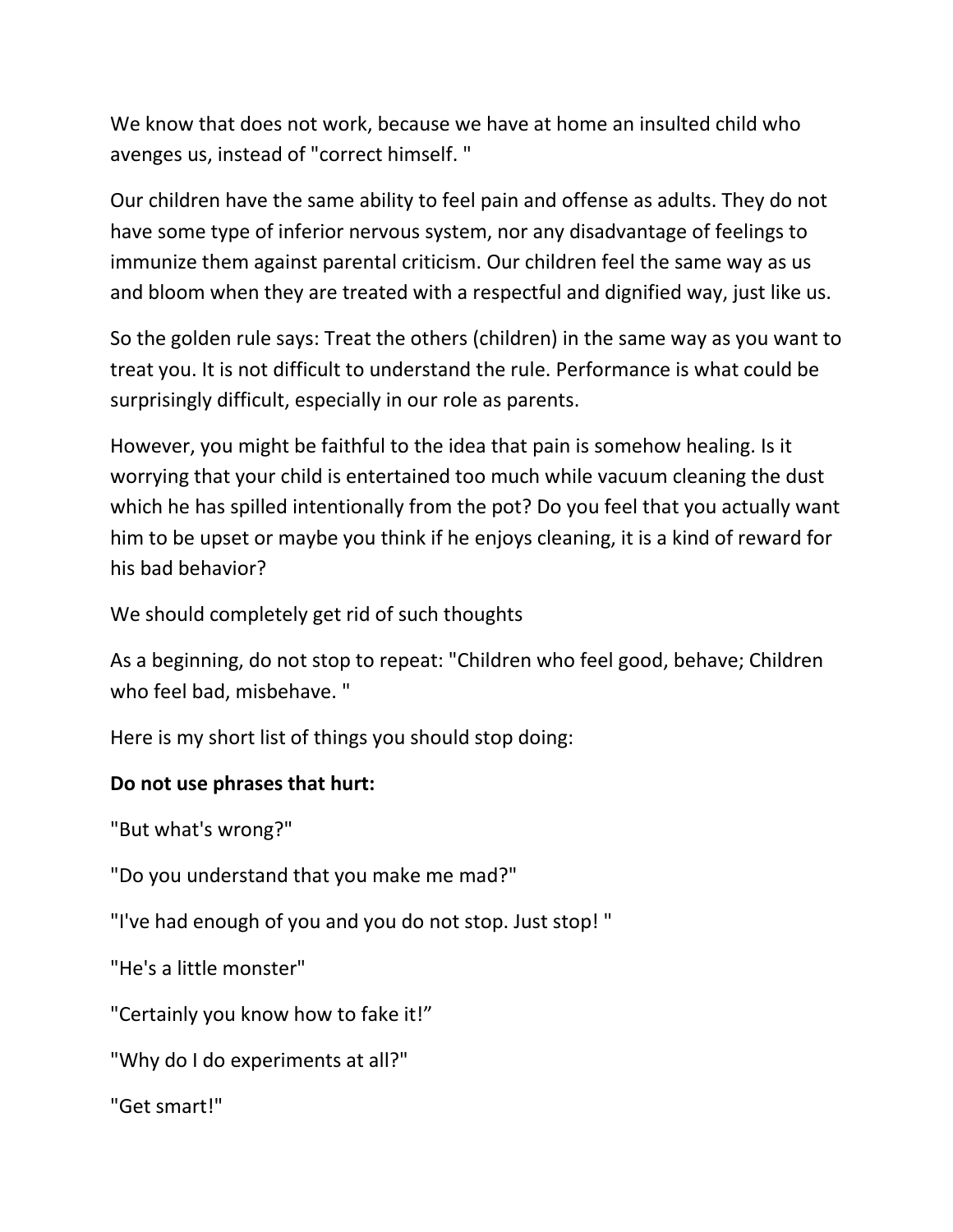**Stop using messages that hurt - things that we do not dare to say,**

**but feel, and that means that our children perceive them.**

"You're no good enough"

"You are a problem"

"I do not love you"

"You are an obstacle in my life"

"I`d live better if I did not have to deal with you"

"You will never achieve anything"

"You're not the child I wanted to have"

"Our family would be perfect if it was not you"

"You spoil everything"

If the purpose of the child is Revenge, our job as parents is to help the injured child to be fixed. Punishing only hinders the achievement of our goals. Consider what would have had an effect on you if you were hurt. If the family downplays, would the additional punishment help the child start developing in the right direction? Or may be loving and affectionate respect would rather soften your counterattacks?

Well, we have to find a way to resume the sense in our child that he is significant and respected rather than punished, and that is really important.

### **Excerpt from the book "Dear, I Failed the Children" by Alison Schaefer Christmas star**

Zdravka Petrova, Pedagogical advisor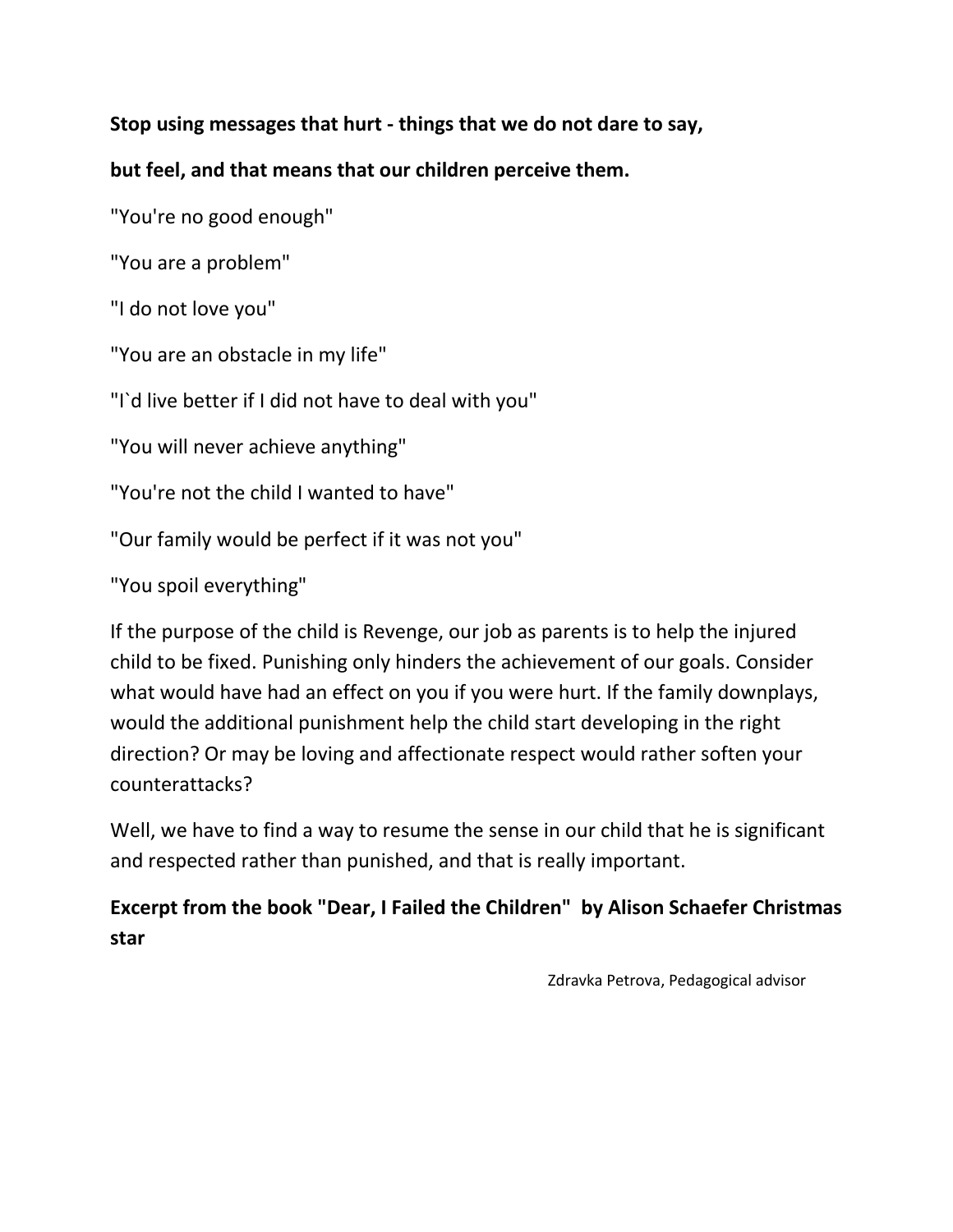## CHRISTMAS STAR

It is the best-selling flowering potted plant. About 70 million units were sold in the USA for a year. The flower even has its celebrating day which is December 12 - in honor of R. Joel Poinzet who imported it in the country. On this date everybody gives it as a sign of affection to a beloved one. In Mexico and Guatemala they call it the Flower of the Holy Night. In Spain it is the Easter flower and in Bulgaria we name it just a Christmas star, one of the most beautiful flowers, which can be embellished home for the holidays.

**The legend says**: A little Mexican girl wanted to honor Jesus Christ on Christmas Eve. She wished to lay something extraordinary, unique and wonderful, but could not afford an expensive gift. So she picked a bunch of wild flowers and weeds and served them to the statue of Jesus in the local church. The legend says that a miracle occurred in the night of Holy Nativity. The weeds bloomed in splendid red flowers.

**Interesting facts**: Its country is Mexico. For the botanists it is Euphorbia pulcherrima, a bush from the family of Spurge. In our country we grow it in pots, but some of us do not even suspect that its real sizes reach up to four meters high. It was known to the Aztecs, who used it as a remedy for removal of high temperature and coloring cosmetics and textiles. Today the major producers are the United States, the Netherlands and Germany. The most cultivated species are Freedom, Cortez, Lilo and Star. There are various colors – it can be marble, white, yellow, pink, even dichromatic. This is one of the few types of flowers that grows leaves in summer and blooms in winter.

 *Poinsettia* is one of the most demanding flowers, so be sure to provide certain conditions for it to be happy and lasts really long.

Poinsettia does not tolerate sharp fluctuations in temperature and insufficient light.

Location: at light but not resting on the pane. Poinsettia "hates" to be moved.